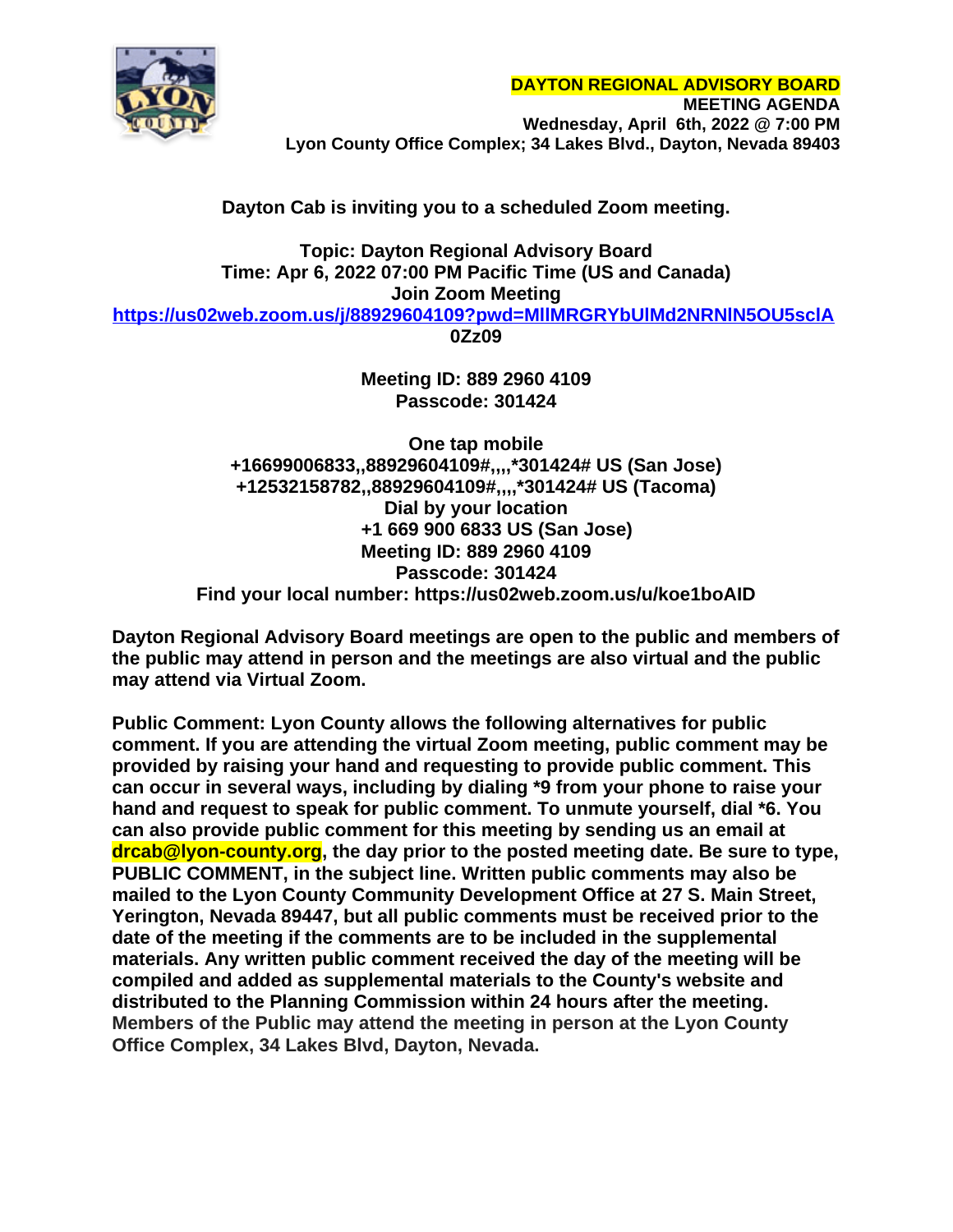#### **DAYTON REGIONAL ADVISORY BOARD MEETING AGENDA April 6th, 2022, @ 7:00 PM**

(Action will be taken on all items unless otherwise noted)

(No action will be taken on any item until it is properly agendized).

To avoid meeting disruptions, please place cell phones and beepers in the silent mode or turn them off during the meeting. The Board reserves the right to take items in a different order to accomplish business in the most efficient manner. Items may be combined for consideration and items may be pulled or removed from the agenda at any time. Restrictions on comments by the general public: Any such restrictions must be reasonable and may restrict the time, place and manner of the comments, but may not restrict comments based upon viewpoint

## **7:00 pm – Call To Order - Pledge of Allegiance**

### **1. Roll Call/Determination of Quorum**

- **2. Public participation:** It is anticipated that public participation will be held at this time, though it may be returned to at any time during the agenda. Citizens wishing to speak during public participation are asked to state their name for the record and will be limited to 3 minutes. The Board will conduct public comment after discussion of each agenda action item, but before the Board takes any action.
- **3. For Possible Action:** Review and adoption of agenda for the meeting of April 6th, 2022
- **4. For Possible Action:** Approval of minutes from meeting of March 2nd, 2022.
- **5. For Presentation Only**: Dayton Utilities Director David Bruketta and Engineer Kishora Panda to give a presentation and update on current water and sewer projects within the Dayton area.

### **6. Reports by County Staff and Community Organizations**

Limited to 5-minutes per report by representative--lengthy reports or controversial topics should be provided to the chairperson one week prior to the meeting and added to this agenda. Chair contact Gina Lee (775) 720-6994 or at [DRCAB@lyon-county.org.](mailto:DRCAB@lyon-county.org)

- **Board of Commissioners:** (reports limited to prior 2 meetings plus upcoming events) per OML
- **County Manager Report:**
- **Sheriff's Dept:**
- **Fire Dept:**
- **Planning Department:**
- **Utilities:**
- **Parks and Recreation:**
- **Chamber of Commerce:**
- **Historical Society of Dayton Valley:**
- **Dayton Schools Report:**
- **7. For Possible Action:** For Possible Action La Causa Development NV Tentative Subdivision Map – Request by La Causa Development NV for a Tentative Subdivision Map to create thirty-two (32) single family residential dwelling units (townhomes) and seven (7) common areas parcels within a 4.38 acre portion with a 9.37 acre remainder parcel on a 13.75 acre parcel within the RMU (Residential Mixed Use) zoning district generally located between Halite Drive and Northgate Drive/Dayton Village Parkway, Dayton, NV (APN 029-761-01) PLZ-2022-128.